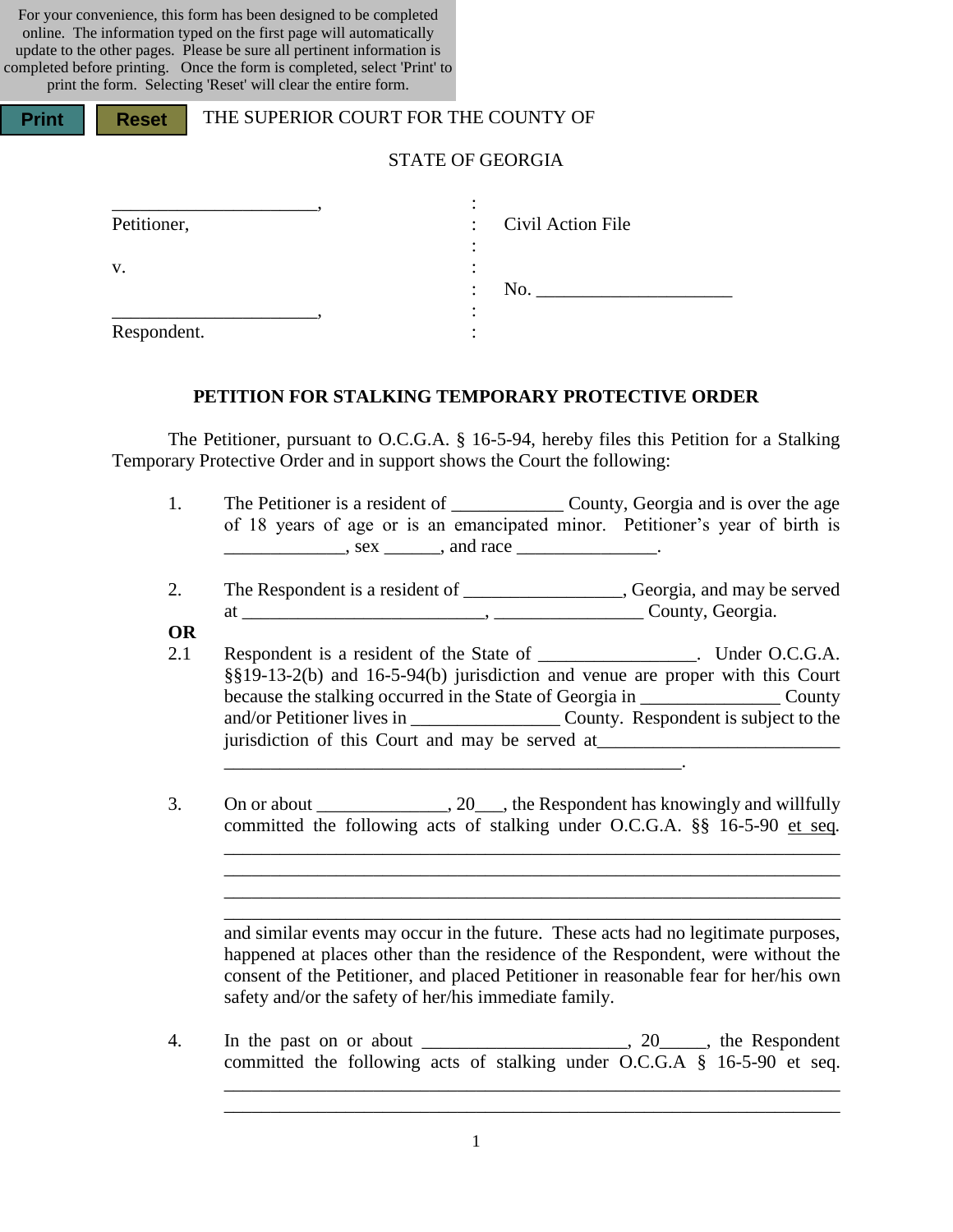THEREFORE, Petitioner requests:

(a) That the Court set a hearing within thirty (30) days of the signing of the Order and to direct Respondent to appear before this Court and to show any reasons why the demands of the Petitioner should not be granted;

\_\_\_\_\_\_\_\_\_\_\_\_\_\_\_\_\_\_\_\_\_\_\_\_\_\_\_\_\_\_\_\_\_\_\_\_\_\_\_\_\_\_\_\_\_\_\_\_\_\_\_\_\_\_\_\_\_\_\_\_\_\_\_\_\_\_ \_\_\_\_\_\_\_\_\_\_\_\_\_\_\_\_\_\_\_\_\_\_\_\_\_\_\_\_\_\_\_\_\_\_\_\_\_\_\_\_\_\_\_\_\_\_\_\_\_\_\_\_\_\_\_\_\_\_\_\_\_\_\_\_\_\_

- (b) That the Respondent be served a copy of this Petition and Ex Parte Protective Order as required by law;
- (c) That this Court direct law enforcement to enforce this Order;
- (d) That this Court direct Respondent to stop abusing, harassing and intimidating Petitioner's child/ren;
- (e) That this Court restrain and enjoin Respondent from having any direct or indirect contact with the petitioner and/or Petitioner's child/ren;
- (f) That this Court order that Respondent be enjoined from approaching within \_\_\_ yards of Petitioner;
- (g) That this Court make findings of fact and conclusions of law concerning the issues in this case;
- (h) That Petitioner have such other and further relief as the Court may deem just and proper;
- (i) That this Court issue a Stalking Act Ex Parte and Twelve Month Protection Order; and
- (j) That this Court grant such other relief as it determines just and equitable.

Respectfully submitted,

Petitioner

Address

Telephone:

(Do not give current address if confidential; give alternative address)

\_\_\_\_\_\_\_\_\_\_\_\_\_\_\_\_\_\_\_\_\_\_\_\_\_\_\_\_\_\_\_\_\_\_\_

\_\_\_\_\_\_\_\_\_\_\_\_\_\_\_\_\_\_\_\_\_\_\_\_\_\_\_\_\_\_\_\_\_\_\_ \_\_\_\_\_\_\_\_\_\_\_\_\_\_\_\_\_\_\_\_\_\_\_\_\_\_\_\_\_\_\_\_\_\_\_ \_\_\_\_\_\_\_\_\_\_\_\_\_\_\_\_\_\_\_\_\_\_\_\_\_\_\_\_\_\_\_\_\_\_\_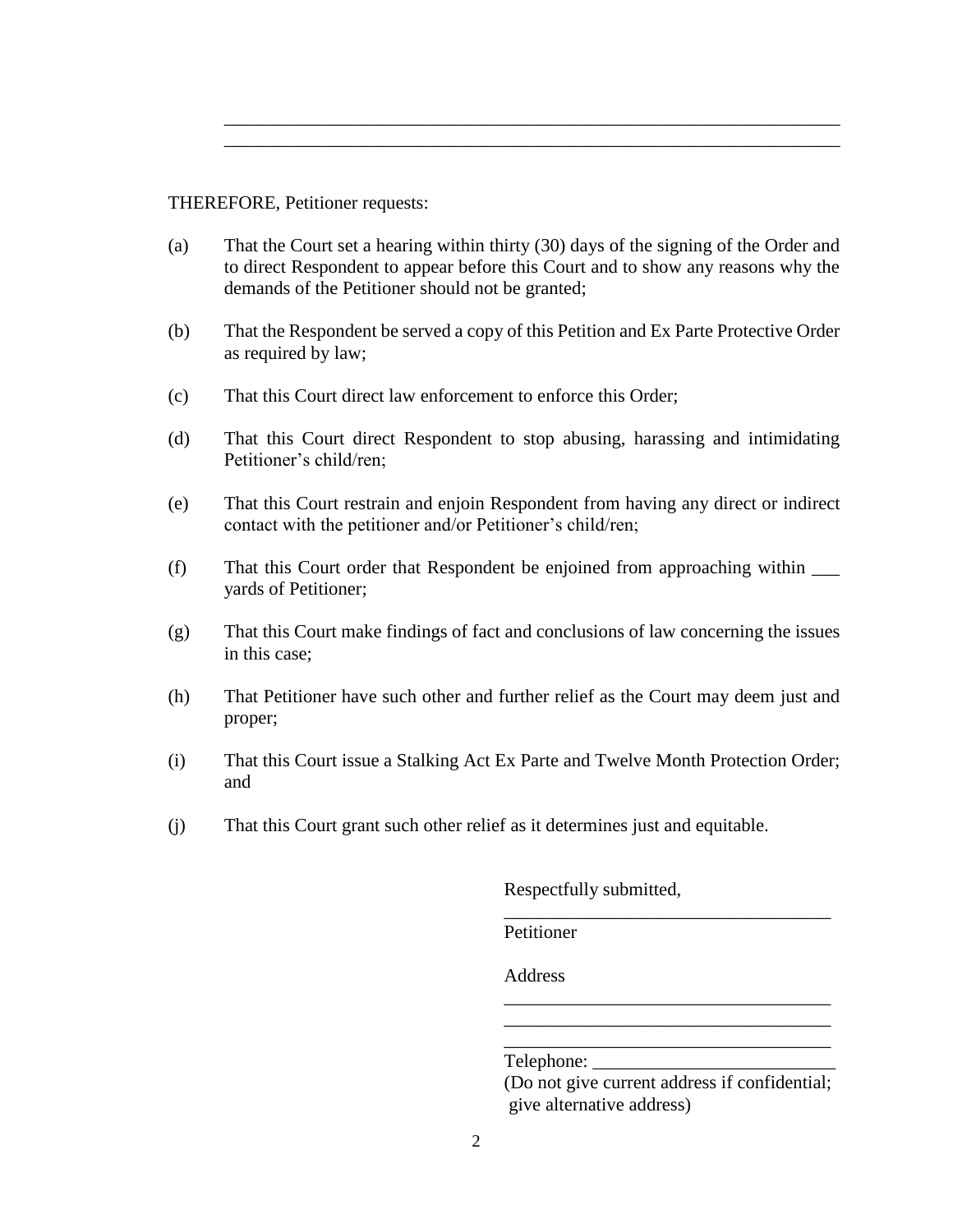#### THE SUPERIOR COURT FOR THE COUNTY OF

## STATE OF GEORGIA

| Petitioner, | Civil Action File<br>$\bullet$ |
|-------------|--------------------------------|
| V.          | No.<br>٠                       |
| Respondent. |                                |

## **VERIFICATION**

Personally appeared \_\_\_\_\_\_\_\_\_\_\_\_\_\_\_\_\_, who being duly sworn states that she/he is the Petitioner in the above styled case and that the facts set forth in the foregoing Petition for Stalking Temporary Protective Order are true and correct.

Petitioner

\_\_\_\_\_\_\_\_\_\_\_\_\_\_\_\_\_\_\_\_\_\_\_\_\_\_\_\_\_\_

Sworn and subscribed before  $m$  and substitute vertice  $m$  or  $m$ .  $20$ .

\_\_\_\_\_\_\_\_\_\_\_\_\_\_\_\_\_\_\_\_\_\_\_\_\_\_\_\_\_\_\_\_\_\_

NOTARY PUBLIC My commission expires: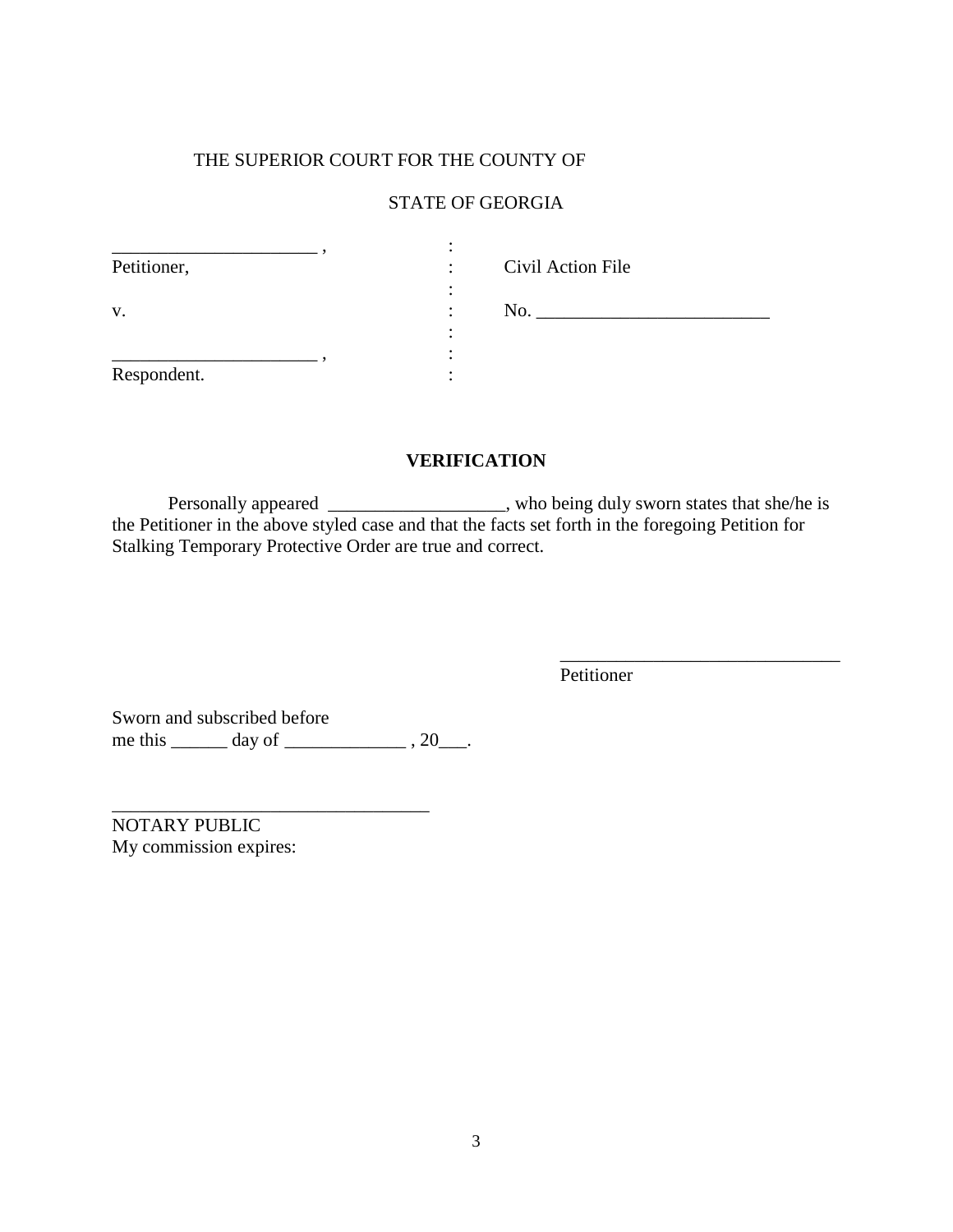## CIVIL ACTION FILE NO. \_\_\_\_\_\_\_\_\_\_\_\_\_\_\_\_\_\_\_\_\_

**Please note:** This form has been provided by the Georgia Legal Services Program and can be used to petition for a Temporary Stalking Protective Order. This petition has not been adopted by the Council of Superior Court Judges as an official state form.

Pursuant to O.C.G.A. § 19-13-3, Petitioner assisted by Name: \_\_\_\_\_\_\_\_\_\_\_\_\_\_\_\_\_\_\_\_\_\_\_\_\_\_\_\_\_\_

Address: \_\_\_\_\_\_\_\_\_\_\_\_\_\_\_\_\_\_\_\_\_\_\_\_\_\_\_\_

Phone: \_\_\_\_\_\_\_\_\_\_\_\_\_\_\_\_\_\_\_\_\_\_\_\_\_\_\_\_\_\_

\_\_\_\_\_\_\_\_\_\_\_\_\_\_\_\_\_\_\_\_\_\_\_\_\_\_\_\_\_\_\_\_\_\_\_\_